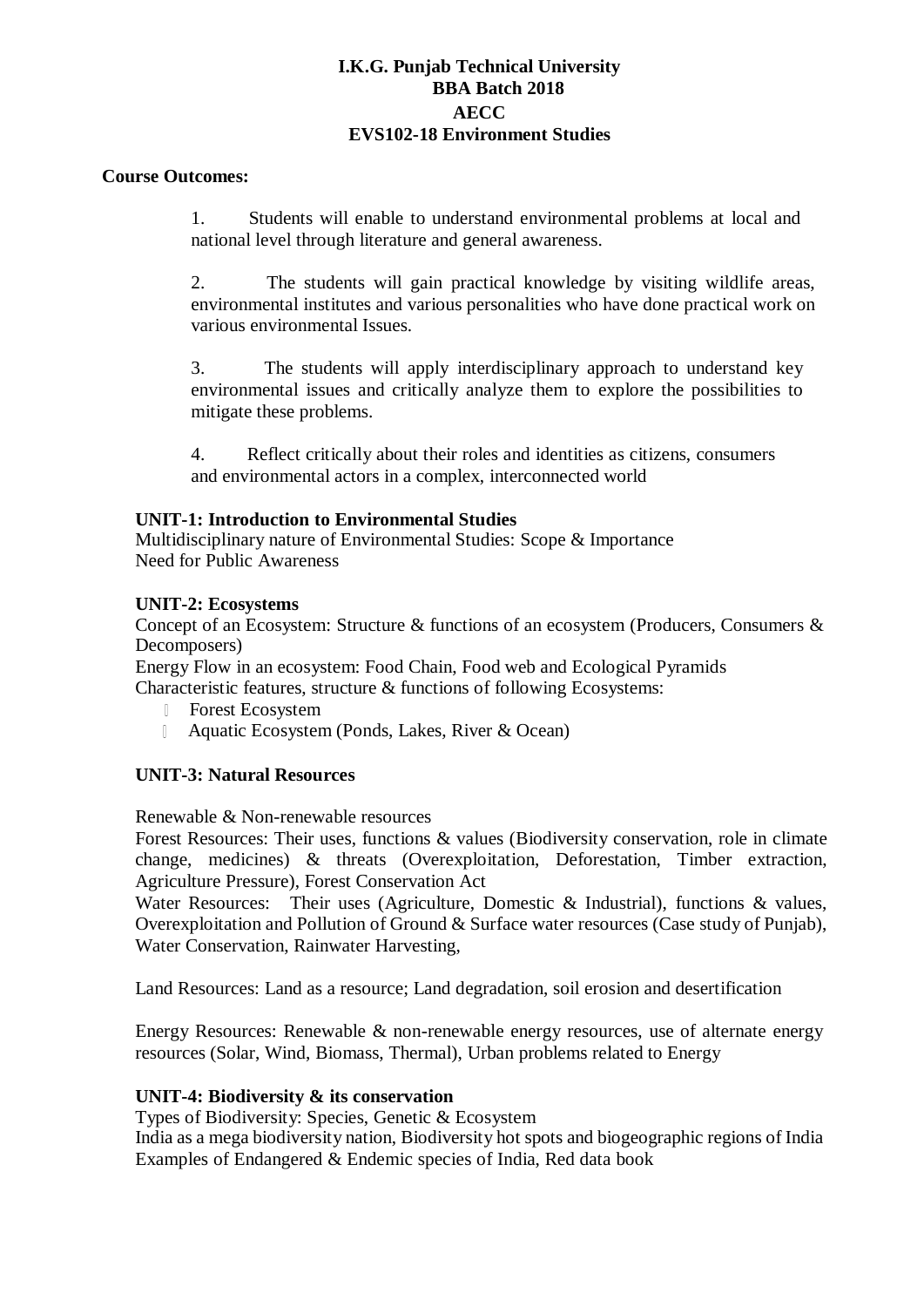# **I.K.G. Punjab Technical University BBA Batch 2018**

# **UNIT-5: Environmental Pollution & Social Issues**

Types, Causes, Effects & Control of Air, Water, Soil & Noise Pollution Nuclear hazards and accidents & Health risks Global Climate Change: Global warming, Ozone depletion, Acid rain, Melting of Glaciers & Ice caps, Rising sea levels Environmental disasters: Earthquakes, Floods, Cyclones, Landslides

### **UNIT-6: Field Work**

Visit to a National Park, Biosphere Reserve, Wildlife Sanctuary

Documentation & preparation of a Biodiversity (flora & fauna) register of campus/river/forest Visit to a local polluted site : Urban/Rural/Industrial/Agricultural Identification & Photography of resident or migratory birds, insects (butterflies)

Public hearing on environmental issues in a village

## **Suggested Readings:**

- 1. Bharucha, E. Text Book for Environmental Studies. University Grants Commission, New Delhi.
- 2. Agarwal, K.C. 2001 Environmental Biology, Nidi Publ. Ltd. Bikaner.
- 3. Bharucha Erach, The Biodiversity of India, Mapin Publishing Pvt. Ltd., Ahmedabad – 380 013, Indi[a, Email:mapin@icenet.net](mailto:Email:mapin@icenet.net) (R)
- 4. Brunner R.C., 1989, Hazardous Waste Incineration, McGraw Hill Inc. 480p
- 5. Clark R.S., Marine Pollution, Clanderson Press Oxford (TB)
- 6. Cunningham, W.P. Cooper, T.H. Gorhani, E & Hepworth, M.T. 2001, Environmental Encyclopedia, Jaico Publ. House, Mumabai, 1196p
- 7. De A.K., Environmental Chemistry, Wiley Eastern Ltd.
- 8. Down to Earth, Centre for Science and Environment (R)
- 9. Gleick, H.P. 1993. Water in crisis, Pacific Institute for Studies in Dev., Environment & Security. Stockholm Env. Institute Oxford Univ. Press. 473p
- 10. Hawkins R.E., Encyclopedia of Indian Natural History, Bombay Natural History Society, Bombay (R)
- 11. Heywood, V.H & Waston, R.T. 1995. Global Biodiversity Assessment. Cambridge Univ. Press 1140p.
- 12. Jadhav, H & Bhosale, V.M. 1995. Environmental Protection and Laws. Himalaya Pub. House, Delhi 284 p.
- 13. Mckinney, M.L. & School, R.M. 1996. Environmental Science systems & Solutions, Web enhanced edition. 639p.
- 14. Mhaskar A.K., Matter Hazardous, Techno-Science Publication (TB)
- 15. Miller T.G. Jr. Environmental Science, Wadsworth Publishing Co. (TB)